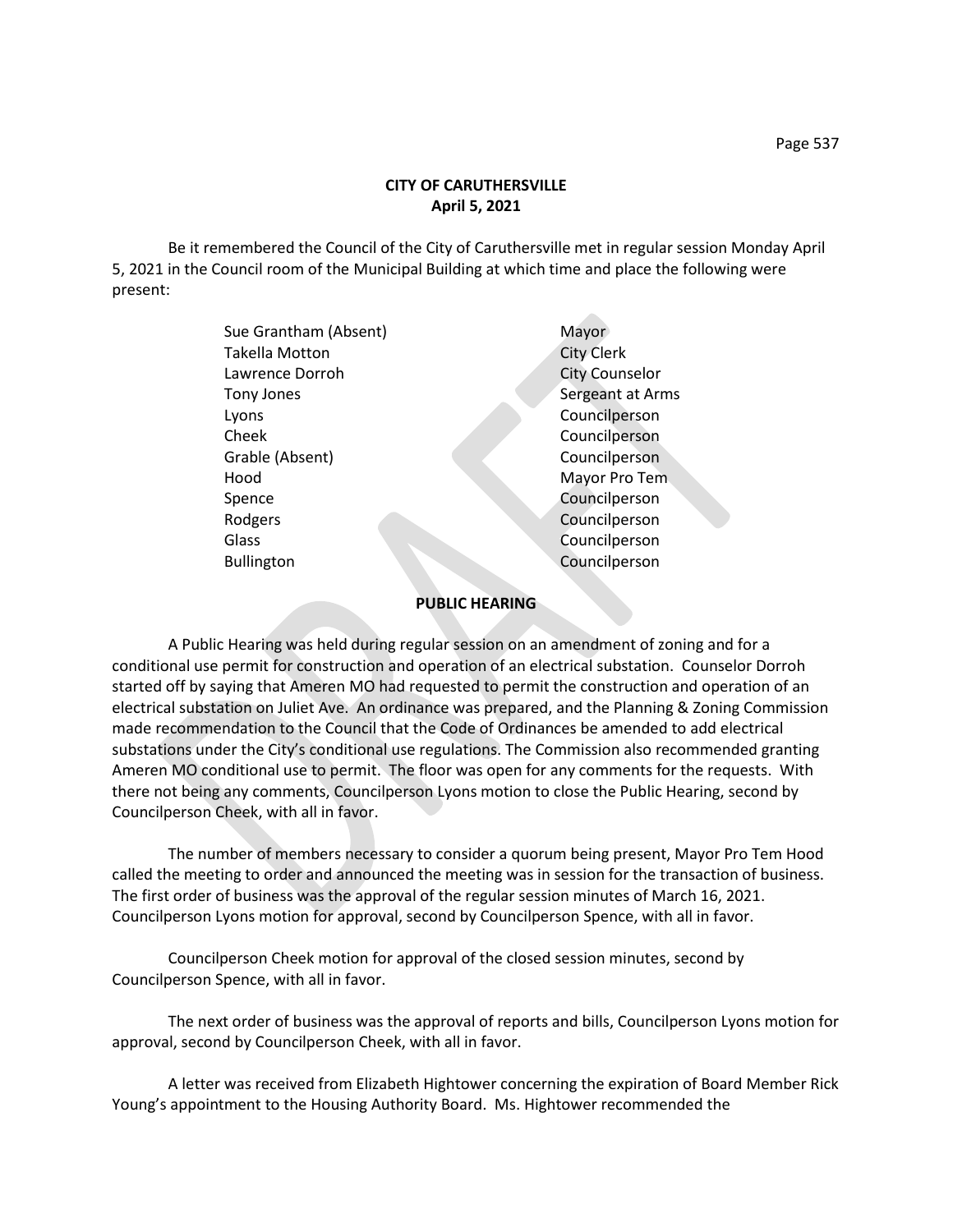Page 538

reappointment of Mr. Young. Mayor Pro Tem entertained a motion to reappoint Rick Young to the Housing Authority Board. Councilperson Bullington motion to approve, second by Councilperson Lyons, which resulted in the following vote:

| Lyons             | Yes | Cheek  | Yes |
|-------------------|-----|--------|-----|
| Hood              | Yes | Spence | Yes |
| Rodgers           | Yes | Glass  | Yes |
| <b>Bullington</b> | Yes |        |     |

Police report; Chief Tony Jones reported that Shane Wiseman and Jerry Hudgens were both resigning from the police force. Shane Wiseman accepted the Chief of Police position with Hayti that started today. Jerry Hudgens last day will be April 9, 2021, and would like to take his remaining vacation through May 14, 2021. He would like to stay on as part time, and will help with the transition. Mr. Hudgens will be going to Nucor for the opportunity for the betterment of his family. Mayor Pro Tem inquired about the drag racing that was occurring in town. Chief Jones stated that the department was aware of the problem, and will not be giving out warnings, but giving out tickets and arresting. Mayor Pro Tem entertained a motion to accept resignations of Shane Wiseman and Jerry Hudgens. Councilperson Cheek made motion, second by Councilperson Bullington with all in favor. Chief Jones will be issuing a new release tomorrow about the road blocks occurring in April checking for City stickers. The department is running out of room in the Evidence room, and will be bringing in a pod for temporary storage, but would like to be able to use part of the Medic One building for storage.

Fire report; Fire calls from March 18, 2021 through April 5, 2021 are as follows: 3/18/21; Structure fire of vacant house a total loss on County Rd. 551, 3/19/21; Smoke scare on Walker, 3/19/21; Burned pizza on stove on West 6<sup>th</sup> St., 3/20/21; Malfunction of a stove igniter on Hwy U, 3/22/21; Brush fire on County Rd. 366 & 363,  $3/24/21$ ; Fire alarm sounding on East 19<sup>th</sup> St.,  $3/25/21$ ; Mobile home afire in Cooter, 3/25/21; Lift assist at Riverview apartments, 3/26/21; Structure fire with moderate damage on Brown, 3/27/21; Mutual aid request for a structure fire on County Rd. 337, 3/29/21; Carbon Dioxide alarm sounding at The Store. Training for the month of March was Storm Spotter training by webinar from the National Weather Service in Memphis, TN. Chief Charlie Jones also requested consideration to store emergency management equipment in one of the bays of the Medic One building.

Public Works; Paul Shaw reported that the TAP grant for the water tower park was denied. The 20<sup>th</sup> & Lincoln lift station utility bill has been over \$6,000 a month, and waiting for a price to repair. The fuel for the by-pass pumps at 3<sup>rd</sup> St. and 20<sup>th</sup> & Lincoln has been excessive. The Maple storm water station controller needs replacing, and there's a quote of \$4,162.00 for the 3<sup>rd</sup> & Eastwood controller replacement, which is budgeted for. There was also mentioning again of a part time person to address bookkeeping and fill in other departments when needed. G & C will be gone three weeks while Vandevanter does work. When G & C comes back they will start on the Water plant, and then construction of the roads. Councilperson Lyons made motion to accept the budgeted item for the controller replacement, second by Councilperson Cheek, which resulted in the following vote:

| Lyons      | Yes | Cheek  | Yes  |
|------------|-----|--------|------|
| Hood       | Yes | Spence | Yes. |
| Rodgers    | Yes | Glass  | Yes  |
| Bullington | Yes |        |      |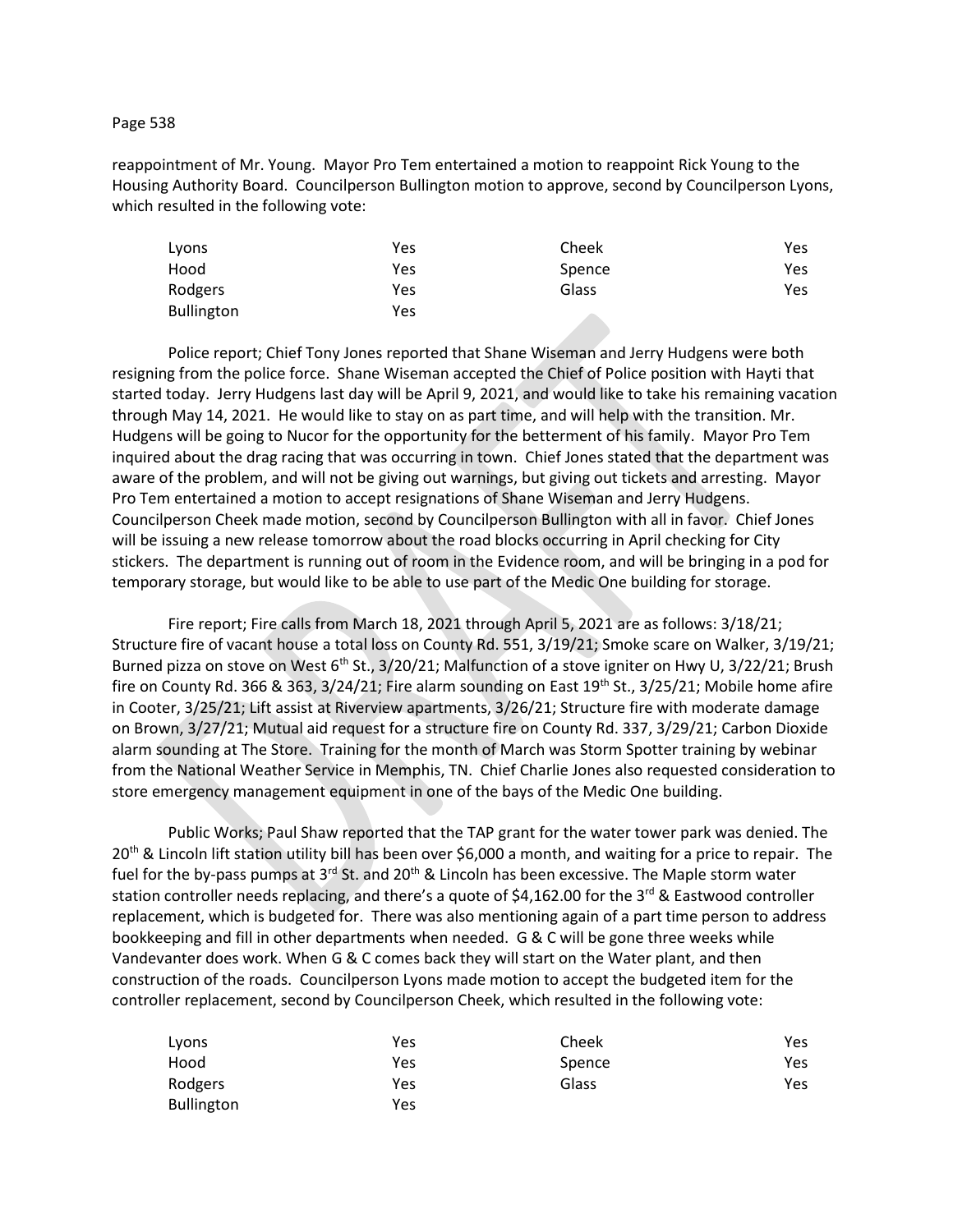Code Enforcement; Barry Gilmore reported that he had an agreement with Daryl Young to demolish C H Young grocery by June 1, 2021. The house at 304 East  $10^{th}$  St. is coming down, 70 to 80 notices have been sent out for tall grass in Ward 1, and the tractor will be in operation to start on the county lots. Mr. Gilmore will place an ad in the paper tomorrow for hiring to mow to get ahead of the mowing. Also in Ward 1 there are 10 to 15 houses in which Notices have been sent out to demolish by July 1, 2021; will try to do three to four a month. The Parkview problem has been given time to properly tag and title vehicles and keep the property clean.

Park & Recreation; Lamonte Bell reported that he ordered the metal detector, but it didn't go through, will be checking to see what the problem is. Radios will be provided to the monitors so they can report immediately if an incident occurs. The protocol is to ask the individual(s) to stop the altercation and not try to physically stop an altercation, but to call the police or push the emergency button so they can be removed from the premises.

Library report; Teresa Tidwell reported working on the summer reading program; partnering again with Karol Wilcox, Conservation Agency, and 4H. The My Missouri 2021 Photo Exhibit will be at the Library April 15, 2021 through May 10, 2021. A reception will take place on April 15, 2021 from 6:00 p.m. until 8:00 p.m.

City Collector; Paige Gillock reported an increase in city sticker purchases. Tax collections from April 1, 2021 through April 5, 2021 are as follows: Real Estate/\$1,225.65, Personal Property/\$1,501.19, Miscellaneous/\$722.13, Total Taxes/\$3,120.72 + Interest and fees = Total Collections/\$3,448.97.

Budget report; Councilperson Bullington reported that there's money set aside for the Exchange building that the Casino donated, which was \$27,000, the County also donated \$25,000. A2H is seeking grants for the Exchange building and working on a design. Councilperson Bullington proposed to move the money into its own account, and start fund raisers to show the effort for contributions to be more attractive for grants. Councilperson Bullington motion to have the \$52,000 moved to the Exchange Building account, second by Councilperson Spence, which resulted in the following vote:

| Lyons      | Yes | Cheek  | Yes |
|------------|-----|--------|-----|
| Hood       | Yes | Spence | Yes |
| Rodgers    | Yes | Glass  | Yes |
| Bullington | Yes |        |     |

Insurance report; Councilperson Bullington reported that the Airport insurance was up for renewal with the rate being \$2,000 same as last year. Councilperson Lyons motion for approval, second by Councilperson Cheek, which resulted in the following vote:

| Lyons             | Yes | Cheek  | Yes |
|-------------------|-----|--------|-----|
| Hood              | Yes | Spence | Yes |
| Rodgers           | Yes | Glass  | Yes |
| <b>Bullington</b> | Yes |        |     |

The recommendation of the Insurance committee is to stay with United Health Care, the overall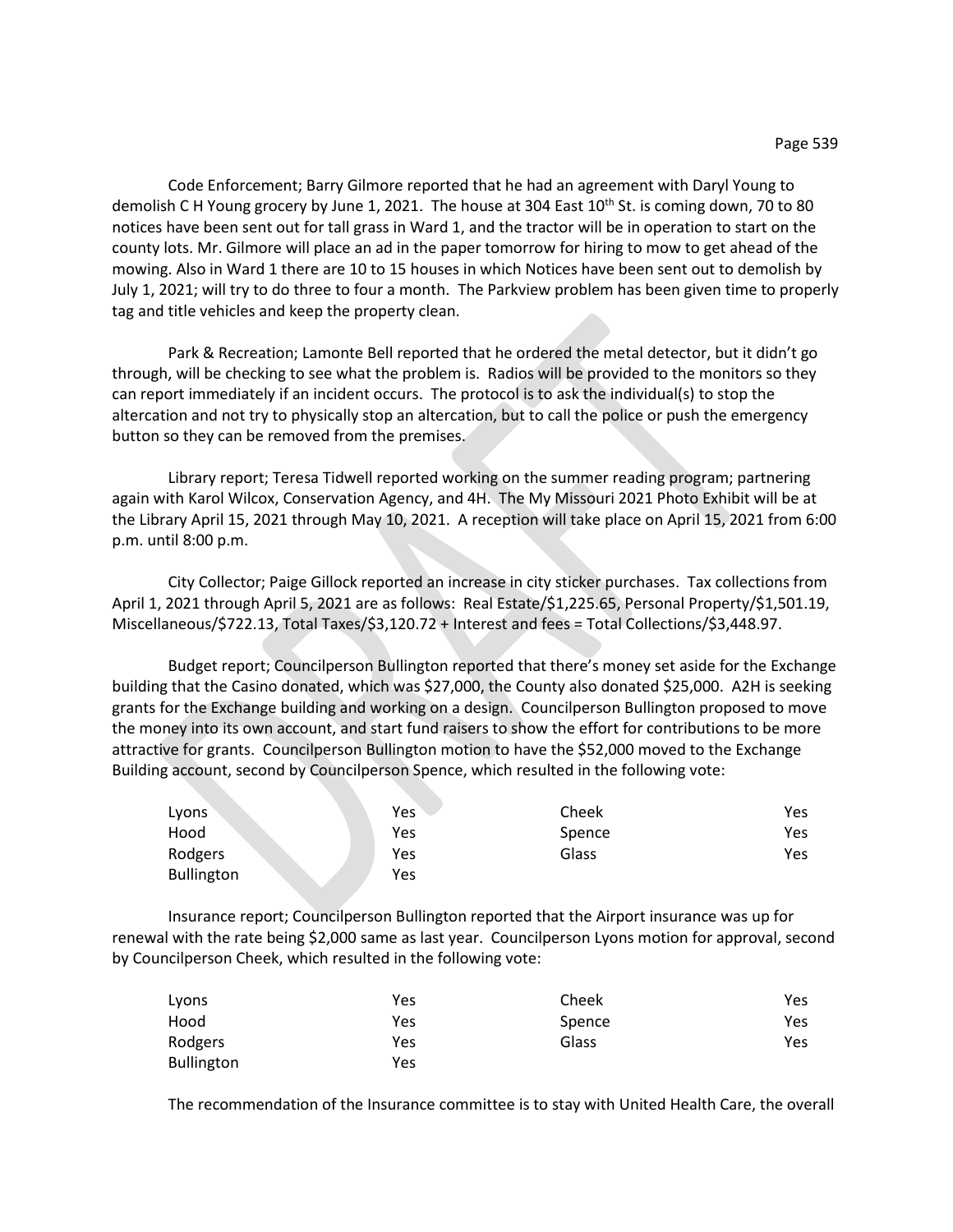## Page 540

increase to the City is about \$2,000. There are two employees on Option 1, and UHC is recommending them to move to Option 2 with the renewal rates being similar. The Option 2 rate to the employees will be \$60.00 per pay period an increase of \$12.90. Most employees are on Option 3 the current rate is \$11.30, and the renewal rate will be \$25.00; a Core Essential is also provided with limited providers, the annual deductible is less but some of the physician services are more. Option 4 current rate is \$6.61 and the renewal rate for the employee per pay period will be \$15.00; compared to the other plans the annual deductibles are lower, but the physician services and prescriptions are higher. Option 4 is Core Essential which has limited providers. Councilperson Lyons motion for the approval of staying with White & Associates under the UHC plan, second by Councilperson Hood, which resulted in the following vote:

| Lyons             | Yes | Cheek  | Yes     |
|-------------------|-----|--------|---------|
| Hood              | Yes | Spence | Yes     |
| Rodgers           | Yes | Glass  | Abstain |
| <b>Bullington</b> | Yes |        |         |

The City's current supplemental insurance is with Aflac as primary. The Insurance committee met with Colonial Life and Kemper. Colonial Life benefits and services were better, and the Committee recommends Colonial Life as the primary supplemental. Councilperson Lyons motion for approval, second by Councilperson Cheek, which resulted in the following vote:

| Lyons      | Yes | Cheek        | Yes |
|------------|-----|--------------|-----|
| Hood       | Yes | Spence       | Yes |
| Rodgers    | Yes | <b>Glass</b> | Yes |
| Bullington | Yes |              |     |

Business From the Floor; Carlton Sherrill addressed the Council about a problem with people staying in a shed across from the shelter that is being worked on for the people the Church are trying to help. Mr. Sherrill made mention that there's a lot of traffic at and in between the shed, and there have been a lot of break-ins at the shelter. Mr. Sherrill wanted to know if he could get help with the problem. Counselor Dorroh recommended that Mr. Sherrill work in his grant for personnel for surveillance at night. Counselor also implied that a search warrant could be provided if there was sufficient evidence of any violations.

Counselor Dorroh introduced Bill No. 2021-01 amending the conditional use permit to include electrical substations. Councilperson Lyons motion for the first reading by title only, second by Councilperson Bullington as follows:

## **BILL NO. 2021-01 ORDINANCE NO. 2021-01 AN ORDINANCE AMENDING TITLE IV OF THE CODE OF ORDINANCES TO INCLUDE ELECTRICAL SUBSTATIONS AMONG THE ENUMERATED USES FOR WHICH A CONDITIONAL USE PERMIT MAY BE GRANTED**

Councilperson Lyons motion for the second reading, second by Councilperson Hood; the question is will Bill No. 2021-01 pass and become known as Ordinance No. 2020-01, which resulted in the following vote on said question to wit: